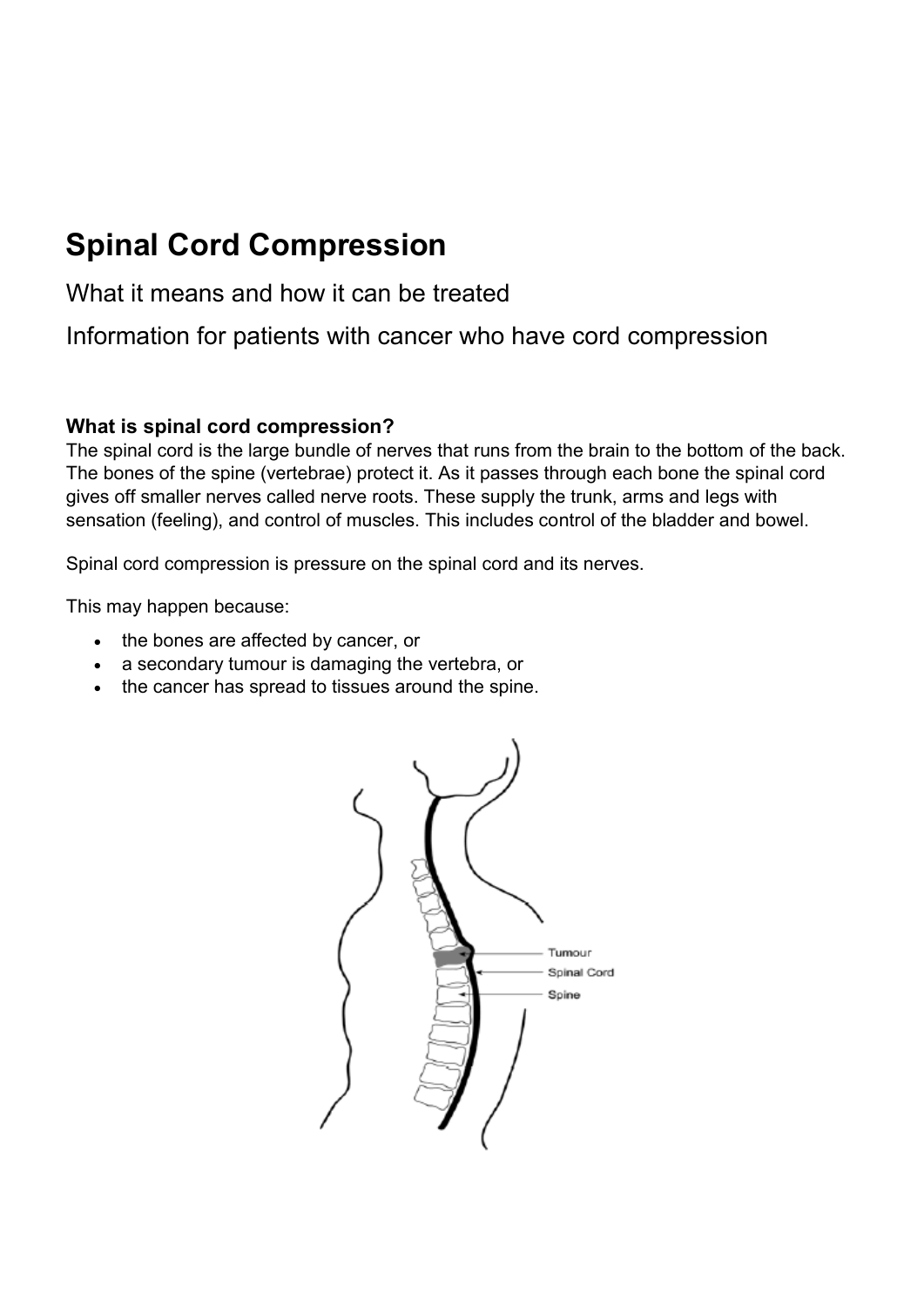## **What are the symptoms of spinal cord compression?**

This depends on the part of the spinal cord affected by the tumour, and may include:

- an ache in your neck or back or in the area supplied by the nerve roots (spreading around the side of your body or down your arms or legs)
- nerve pain, sometimes described as burning or shooting
- some change in sensation and strength in your legs, or arms and legs
- not being able to empty your bladder
- loss of control of your bowel and your bladder.

#### **Your care:**

- All patients with suspected spinal cord compression will need to have a special scan of the spine, usually an MRI scan. This is to show exactly where the spine and nerves are affected. It will also help us to make decisions about the best treatment.
- You will need to rest flat in bed, as sudden movement of the spine may make things worse. You will be given nursing care to keep you comfortable while you are in bed. You will need to stay flat at least until you have had a scan. If the scan shows that the tumour is making your spine unstable you will need to stay flat until it has been stabilised.
- You will be given help with bladder/bowel care if you need it. You may need a catheter to help empty your bladder.
- A hard collar may be provided to support your neck (if your neck is involved).
- Steroids (dexamethasone) are usually given to reduce inflammation and swelling around nerves. If you are diabetic, or have had problems with steroids in the past, please tell your doctors. The steroids will be gradually reduced after you have had treatment.

## **What is the treatment for spinal cord compression?**

Radiotherapy is the usual treatment for spinal cord compression, this uses high energy x-rays to shrink the spinal tumour. The aim is to take pressure off the spinal cord. An operation may be suitable for some patients, your medical team will provide more details about this if appropriate.

## **What are the benefits of radiotherapy?**

Radiotherapy will improve your symptoms and help to relieve the pain. Sometimes it can stop the weakness from becoming worse. Unfortunately, there is not a good result in all cases especially if the nerve damage is severe and there is no movement in the limbs at all. It can take 2 – 4 weeks after radiotherapy to get an improvement in symptoms.

The return of some strength or sensation in the first week is an encouraging sign. No change at all in the first week means that recovery is unlikely.

## **Are there any alternatives to radiotherapy?**

Surgery and radiotherapy can be used to treat the affected part of the spine. Specialist teams will look at your scans and discuss the best treatment for you. If surgery seems to be a better option than radiotherapy, this will be discussed with you. However, many patients with cord compression will not be suitable for an operation. For patients with some tumours, such as lymphoma, the initial treatment is likely to be chemotherapy.

You will be given further information about the treatment you are advised to have once the results of your scan are known.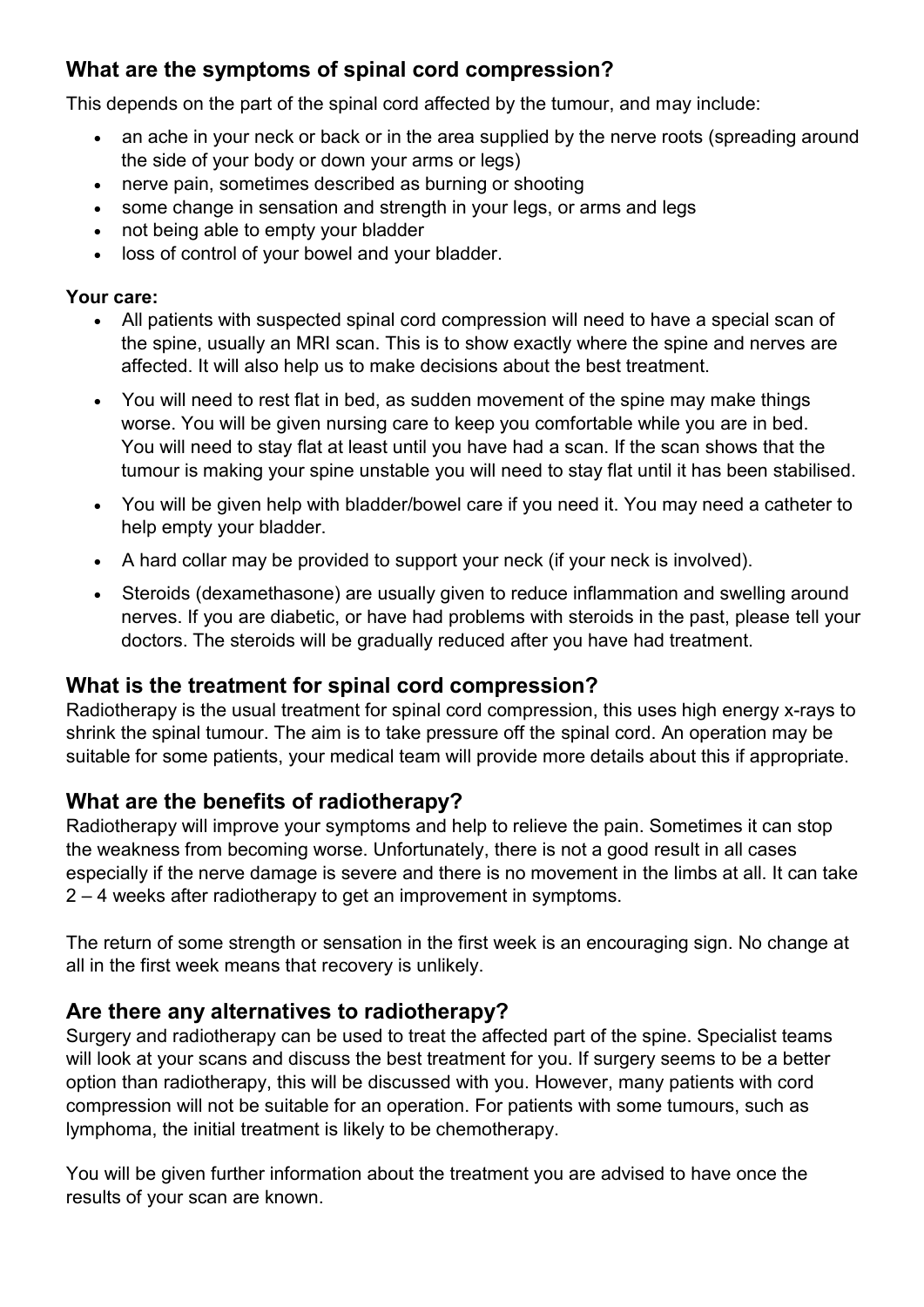#### **What happens if I decide not to have any treatment?**

Spinal cord compression is a serious condition that needs immediate treatment. If left untreated it would lead to permanent damage and paralysis.

#### **What happens if I have radiotherapy treatment?**

Before treatment can begin, we have to plan the treatment using information from the scans. You will lie on your back under a special machine called a 'simulator' or a CT scanner. Measurements are taken and marks are drawn on the skin over the area to be treated.

One tiny permanent mark is made on your skin, so that the area can always be located if you need more radiotherapy in the future. You will have the treatment on a different machine called a linear accelerator.

You lie on a couch as before. Treatment takes just a few minutes and it is painless. Some people have several treatments, although often it can be given in one session. Your oncologist will explain the treatment plan to you.

## **Are there any side effects?**

Side effects are not usually a problem but these depend on the area to be treated. For example, treatment to the neck may cause a sore throat but this will not develop until the week after treatment.

Treatment to the upper spine (chest area) may inflame the gullet and cause temporary soreness on swallowing, again not until the week after. Sometimes treatment can cause nausea and sickness if the lower spine is treated. This can often be prevented by an anti-sickness tablet at the time of treatment. Any sickness happens only in the first 24 hours after radiotherapy.

## **What happens after treatment?**

Patients with spinal cord compression are likely to be nursed flat in bed at first. The medical and physiotherapy team will assess you and plan how to get you mobile as soon after treatment as possible. This will be done carefully. If this causes pain or worsening of the nerve symptoms, we will take the process more gradually. If there is some movement in your limbs you will be taught useful exercises for you to do in bed to improve muscle tone and build up strength. The physiotherapists and occupational therapist will assess you and will advise on equipment that might be needed to help you with activities and to become as mobile as possible.

During this time, the team will be talking to you and your family about the likely recovery following treatment and helping to plan further care. If you are unable to manage at home, you may need to transfer to a different hospital. If it is possible to help you make further improvements in mobility and function, we may suggest further care (rehabilitation). However, not everyone may benefit from this.

The steroids will be gradually reduced after your radiotherapy treatment. The staff know that this can be a very difficult and worrying time for you. A number of people are there to help:

- acute oncology teams are based in all hospitals and are there to support you
- complementary therapists, who can provide care such as massage of the legs, relaxation or aromatherapy
- the palliative care team, who may be able to advise on pain control, other symptoms and to support you and your family